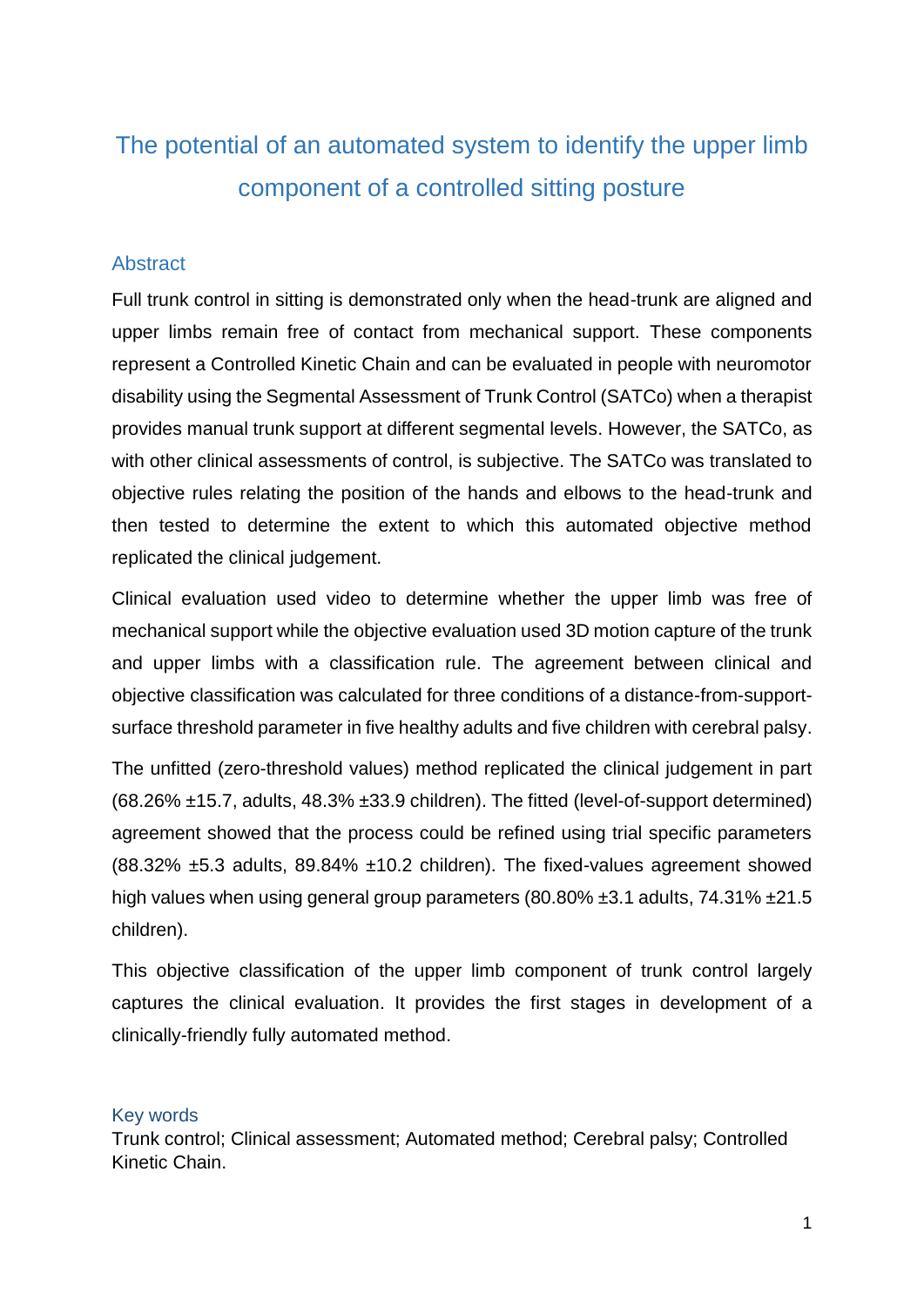#### 1. Introduction

Independent unsupported sitting, with a vertically aligned head and trunk (head-trunk) is a milestone of typical development and requires full motor control of the head-trunk [1]. Reduction or absence of head-trunk control can result from neuromotor disability such as cerebral palsy (CP) with the consequent lack of independent sitting ability leading to functional limitations [1].

The head-trunk is a kinetic chain of segments comprising the head and neck and successive trunk segments to the pelvis. These axial segments branch into the upper limbs. The term 'Controlled Kinetic Chain' (CKC) denotes the biomechanical chain as a controlled entity and is used in the context of determining the neuromuscular control status of individual joints within that chain [2]. In independent unsupported sitting, full motor control of the whole kinetic chain of the head-trunk and upper limbs is demonstrated only when there is no end of range mechanical support at any axial joints or from external objects other than the primary support surface. This control without mechanical support is termed an Open-CKC [2]. In the trunk, a sitting posture that is, for example, slumped into full lumbar flexion with passive end of range mechanical support from intervertebral ligaments obviates the need for active control; it is termed a Closed-CKC [2]. This closure is assessed clinically by analysis of trunk alignment [3]. Use of the upper limbs or an external object to support the trunk mechanically can also remove the need for active control and is also termed a Closed-CKC [2]. This closure is assessed clinically by observation of the upper limbs in relation to the trunk and external objects. For example, if a person rests one hand on his/her thigh, then this can help maintain a sitting posture in the presence of poor trunk control even if the trunk is apparently aligned.

Assessment of trunk control should thus consider both alignment of the head-trunk segments and use of the upper limbs. In neuromotor disability such as CP, motor control is usually assessed through comparison with typically developing children and inferring control status from functional activities [4, 5] or through a child's ability to maintain a balanced posture either statically and/or dynamically [6, 7]. The Segmental Assessment of Trunk Control (SATCo), uniquely assesses CKC status at six trunk segmental levels and free sitting [3]. Although it provides greater information about motor control strategies, in common with other clinical tests, it is subjective. Objective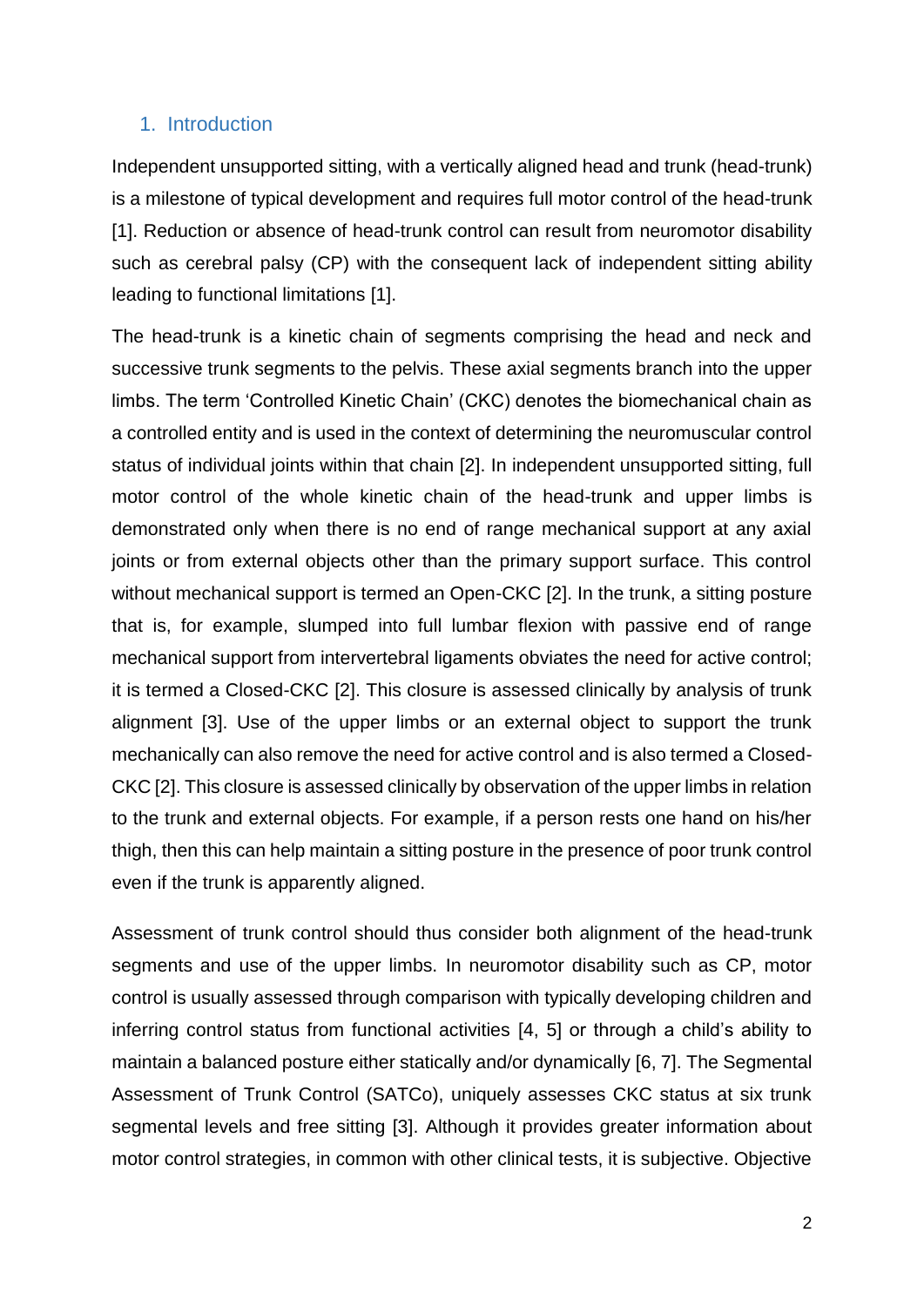quantification is desirable since it is repeatable, eliminates variability between and within assessors and offers the potential for quantifying clinical changes over time. In order to complement a clinical assessment, an objective automated system should incorporate the rules existing in the specific clinical test. It should also be practical for clinical use and thus 'clinically-friendly' for both for the child and the therapist.

A method for quantifying postural alignment in sitting has been developed that uses a video-based system [8]. The aim of the study reported here was to explore the potential for an automated method to establish use of the upper limb component of the CKC. This was achieved by: i) defining the clinical rules to assess the upper limb kinetic chain status through video recordings; ii) formulating a method to replicate the clinical rules with quantities that could be measured and classified objectively; and iii) testing the extent to which the objective method replicates the clinical judgement. Initial development was performed with a group of healthy adults to eliminate the complications associated with compromised motor control. The system was then tested in a real clinical context with a group of children with CP.

#### 2. Methods

#### 2.1. Ethics

This study was a preliminary technical component to a wider investigation. Ethical approval for the complete study was obtained from the NHS Health Research Authority (NRES Committee South Central, United Kingdom) and from the Manchester Metropolitan University (MMU) Ethics Committee. The study was conducted in accordance with the Declaration of Helsinki guidelines.

#### 2.2. Participants

Two groups of participants were recruited: an adult group (Adult-group) of 3 males, 2 females, mean age 28  $\pm$ 4 years, mean height 1.72m  $\pm$ 0.09, and weight 73.1kg  $\pm$ 10.2 tested at MMU; and a child group (Child-group) of 4 males, 1 female, mean age 8.4  $±4.62$  years, mean height 1.1m  $±0.27$  and weight 24.16kg  $±10.8$  tested at The Movement Centre (TMC, Oswestry, Shropshire, United Kingdom). All adults were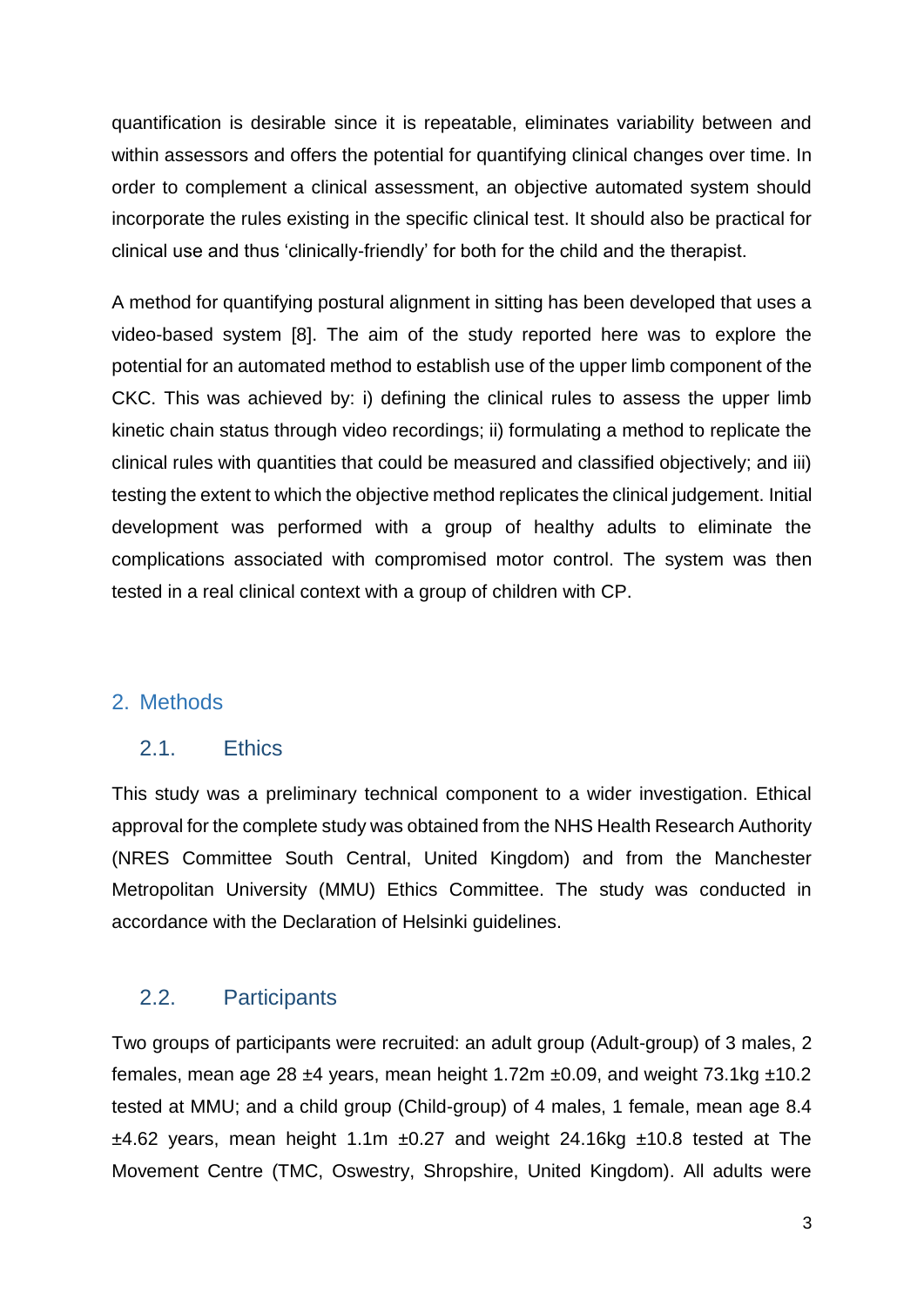healthy with a body mass index<29 kg·m<sup>-2</sup>. All children had a diagnosis of cerebral palsy and were participating in Targeted Training (TT) therapy at TMC. All adults gave written informed consent for their participation. Children's parents provided written informed consent with child assent where possible. To allow accurate palpation of anatomical landmarks for marker placement, adults wore a tight pair of shorts with men leaving their upper body free of clothing and women wearing a tight vest. Children wore only their underwear, nappy or shorts as usual for their clinical assessments.

# 2.3. Procedures

All participants sat in an upright aligned posture on a bench free of back or arm support. The height of the bench was adjusted to ensure each participant's feet were flat on the floor with knees and hips flexed at 90°. Adults performed a sequence of twelve arm movements that represented both no-support, such as both arms in the air to the sides or the front, and support/contact such as hands on the bench, legs or head. Six trials were recorded per participant with different segmental levels of trunk control tested (Upper-Thoracic, UT; Mid-Thoracic, MT; Lower-Thoracic, LT; Upper-Lumbar, UL; Lower-Lumbar, LL; and free sitting, FS) following the SATCo guidelines [3]. The trunk was supported manually directly beneath the tested segment resulting in 'unsupported segments' above the manual support: arms (tip of the fingers to axillae), head and unsupported segments of the trunk.

Children were recorded during the routine SATCo performed as part of their TT therapy.

#### 2.4. Apparatus and measurements

Data were collected simultaneously using a 3D motion capture system and one video camera.

#### *2.4.1. 3D Motion Capture*

Motion data was collected using a ten-camera system (Vicon Nexus, Oxford Metrics, Oxford, UK) at a frequency of 100Hz. Reflective markers were used to define the Head, Trunk and Pelvis segments, and to track the position of the right and left Elbow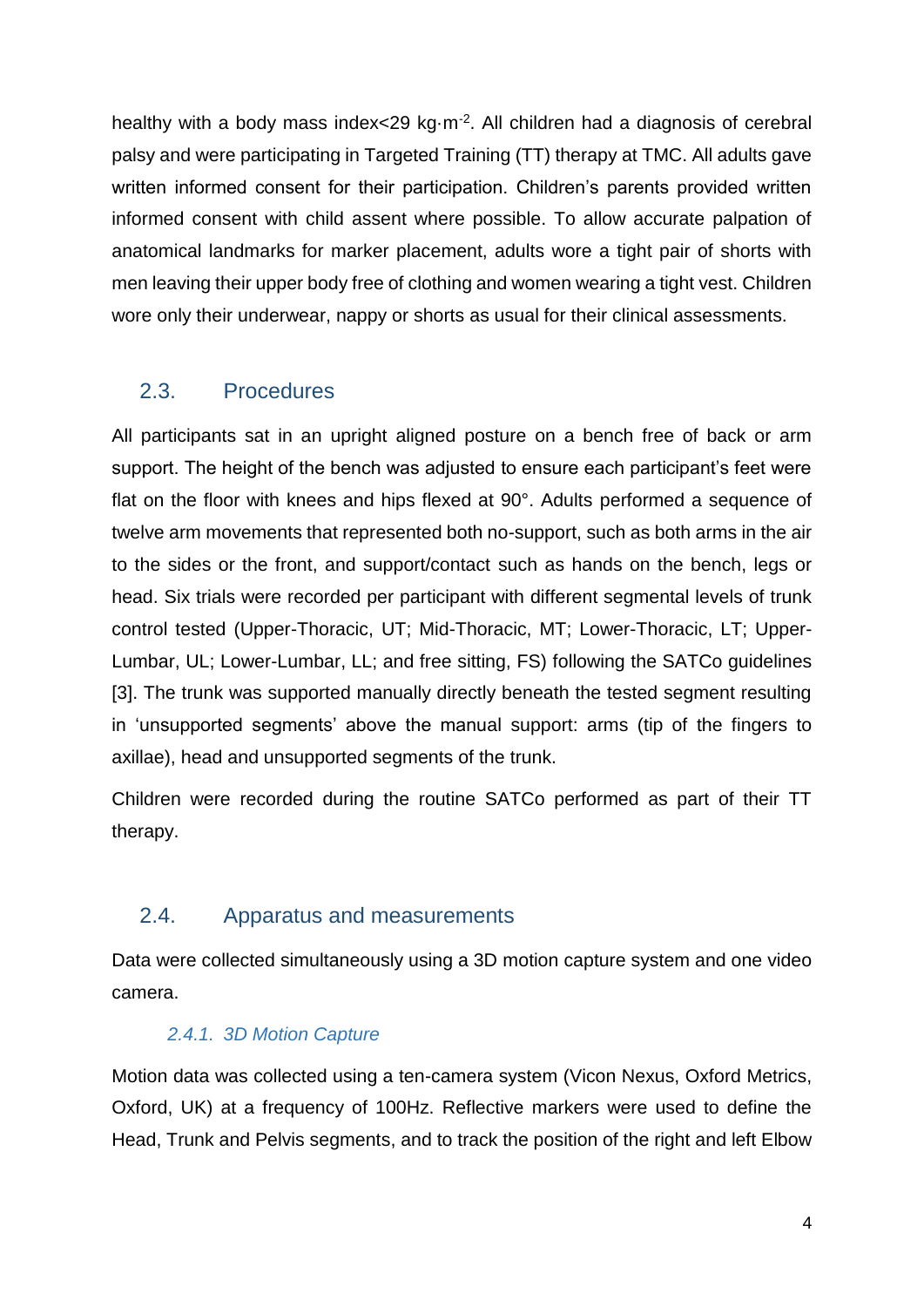and Hand [\(Figure 1\)](#page-12-0). Hands and Elbows were selected as representative upper limb landmarks.

Marker reconstruction and gap filling used Vicon-Nexus software (version 1.8.5). Processing was performed using Visual 3D (v.5.01, C-motion, Germantown, MD, USA); marker trajectories were lowpass filtered at 6Hz. Data was exported to Matlab (Mathworks, Cambridge, MA) for further analysis.

#### *2.4.2. Video recording*

Video was recorded at 25Hz from one video camera (JVC, HD Everio RX110) mounted on a levelled tripod placed directly in front of the Adult-group at a constant distance of 3.90m and constant height of 0.90m. For the Child-group the camera was placed at right diagonal front (approximately 45°) to allow the parent to stand in front of the child without obstructing the camera view. The camera was at a constant distance of 2.5m and a constant height of 0.75m. Either front or oblique views are permissible for SATCo.

A second lateral view camera was used to confirm those trials where the head-trunk was vertically aligned and only those trials were processed.

# 2.5. Data processing and analysis

The Vicon and video were synchronised prior to analysis using an initial manual synchronisation followed by automated fine tuning using cross correlation.

#### *2.5.1 Clinical identification of Open-CKC*

The clinical classification of CKC status was performed by five clinicians familiar with this process (5-20 years of daily use). Assessors followed a defined clinical rule to assess the upper limb kinetic chain status from video recordings. This rule was: a Controlled-Kinetic-Chain is open when there is no contact between an unsupported segment and any other part of the body or any external objects. 'Contact' includes firm or light touch; 'external objects' include the supporting bench, toys, parent's hands and the hands supporting the trunk. Definition and assessment of the aligned posture in sitting has been described elsewhere [3, 8].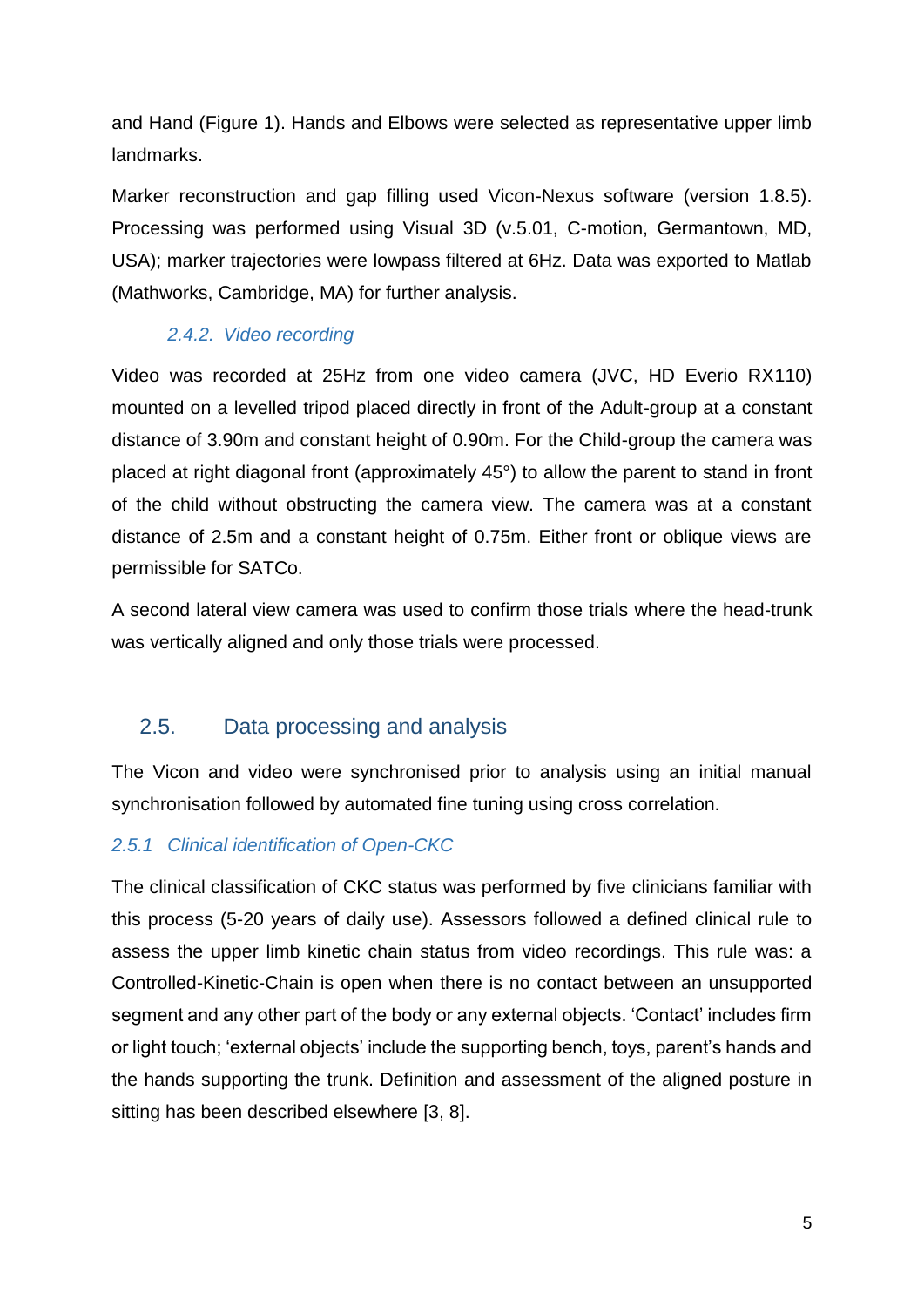Open-CKC frames were identified from both the adult and child videos and frame numbers exported to Matlab for further analysis. The collective classification of all assessors was calculated by the mode classification for each frame.

Inter-assessor reliability was tested using a two-way mixed, absolute, average measures intraclass correlation coefficient (ICC 3,1) for each group. Intra-assessor reliability was tested for one of the assessors with 49 randomly selected videos from both groups.

#### *2.5.2 Automated identification of Open-CKC.*

For the automated (Vicon) classification of Open-CKC the classification rule was simplified to the location of four markers (both hands, elbows) in relation to the body and supporting bench. The body was represented by a 3D cylindrical volume covering the head-trunk and pelvis, and the bench was defined as the volume below the trochanteric markers [\(Figure 1\)](#page-12-0). These two volumes were termed 'supported-volume'. The shortest distance from the hands and elbows to the supported-volume was calculated by customised Matlab code [\(Figure 2-](#page-13-0)A, B). An Open-CKC was present when all distances (both hands and elbows) were > *t* mm, where the threshold (*t)* was an adjustable parameter [\(Figure 1](#page-12-0)[,Figure](#page-13-0) 2-C, D). Three methods for setting *t*-values were used: i)  $t = 0$  (unfitted); ii) adjusting *t* using an optimisation routine to maximise agreement with the collective clinical assessment (fitted); and iii) using generalised fixed values not requiring assessor judgement (fixed-values).

#### *2.5.3 Agreement between clinical and automated methods*

The agreement between the automated and the collective clinical classification of Open-CKC was calculated as the percentage of time during which the classifications were the same for each trial [\(Figure 2-](#page-13-0)E, F). For comparison, the mean percentage agreement between individual assessor and the collective clinical classification was also calculated.

Statistical difference between processing agreement methods was calculated with a repeated measures ANOVA for each group. The differences between segmental levels for each group was assessed using a univariate analysis for each processing method.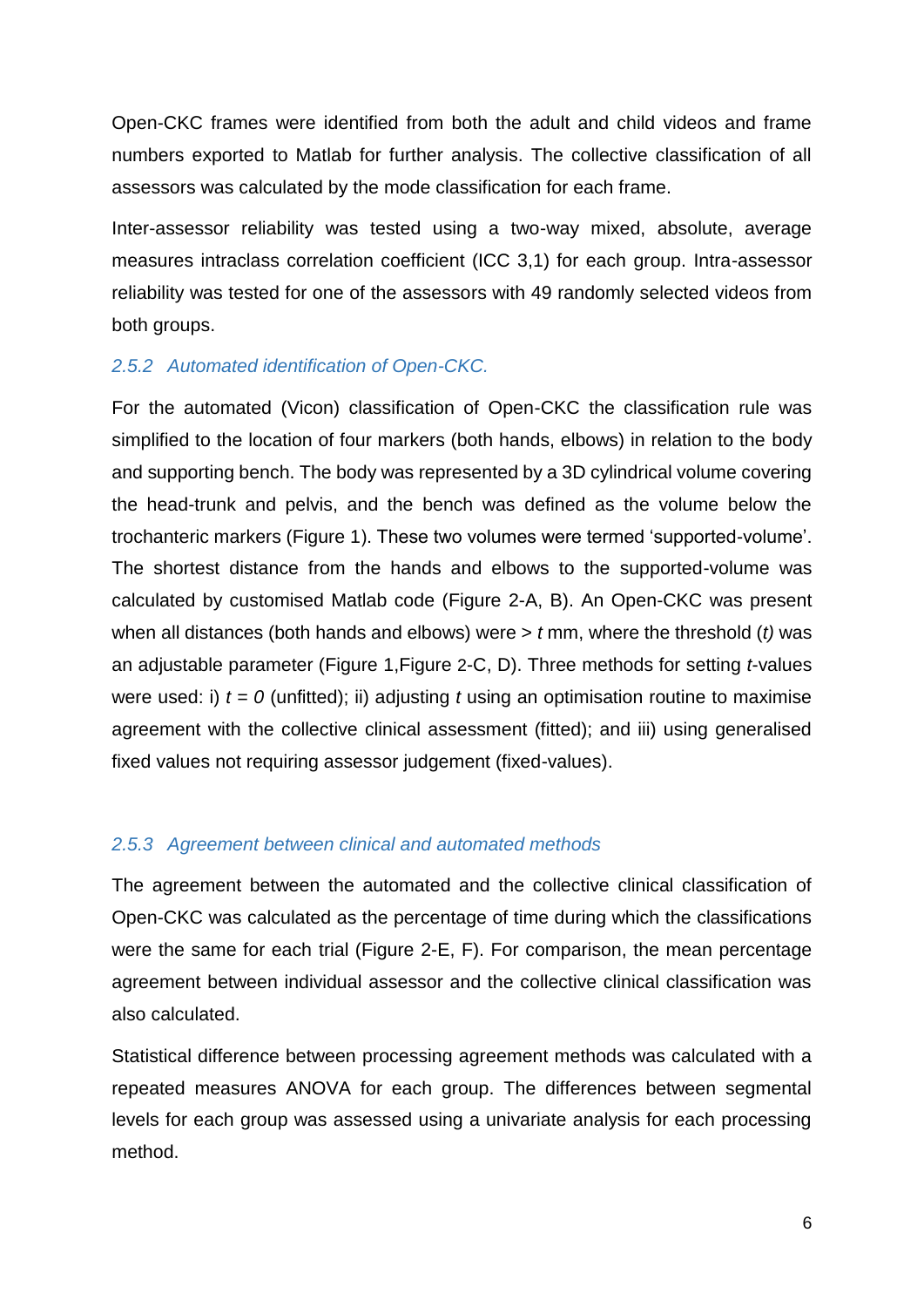#### 3. Results

Twenty-nine Adult-group trials and 52 Child-group trials were analysed separately.

The clinical inter-assessor consistency of Open-CKC identification was excellent for both groups (Adult-group ICC=0.96, Child-group ICC=0.95). Intra-assessor reliability was also excellent (ICC=0.89).

The unfitted, fitted and fixed-values clinical v automated agreements calculation were significantly different between methods (68.26%  $\pm$ 15.7, 88.32%  $\pm$ 5.3 and 80.80%  $\pm$ 3.1 mean ±SD respectively for unfitted, fitted and fixed-values) for the Adult-group (F1,23=260.36 p<0.001) and for the Child-group (48.3% ±33.9, 89.84% ±10.2 74.31%  $\pm$ 21.5 as previous) (F<sub>1.32,92</sub>=41.07, p<0.001) (F<sub>1.32,92</sub>=41.07, p<0.001) [\(Figure 3-](#page-14-0)A).

The clinical v automated agreements (unfitted) were significantly different (p≤0.001) between the UT and all the other segmental levels in the Adult-group, and between the UT and MT, LL and FS (both p<0.05) for the fitted processing [\(Figure 3-](#page-14-0)A). There were no differences for the fixed-values processing. In the Child-group there was no significant difference between segmental levels for any of the agreement methods [\(Figure 3-](#page-14-0)A).

For the fitted agreement the optimal *t*-values are presented in [Figure 3-](#page-14-0)B. The Adultgroup shows larger *t*-values for the UT (190.8mm) and MT (186.6mm) segmental levels while the Child-group shows larger *t*-values for the UT (113.7mm) and LT (83.8mm) segmental levels. This information was used to define the threshold values for the fixed-values agreement at 200mm for UT and MT segments, 100mm for other segments in Adult-group and 150mm for the UT segment and 50mm for all other segments in the Child-group.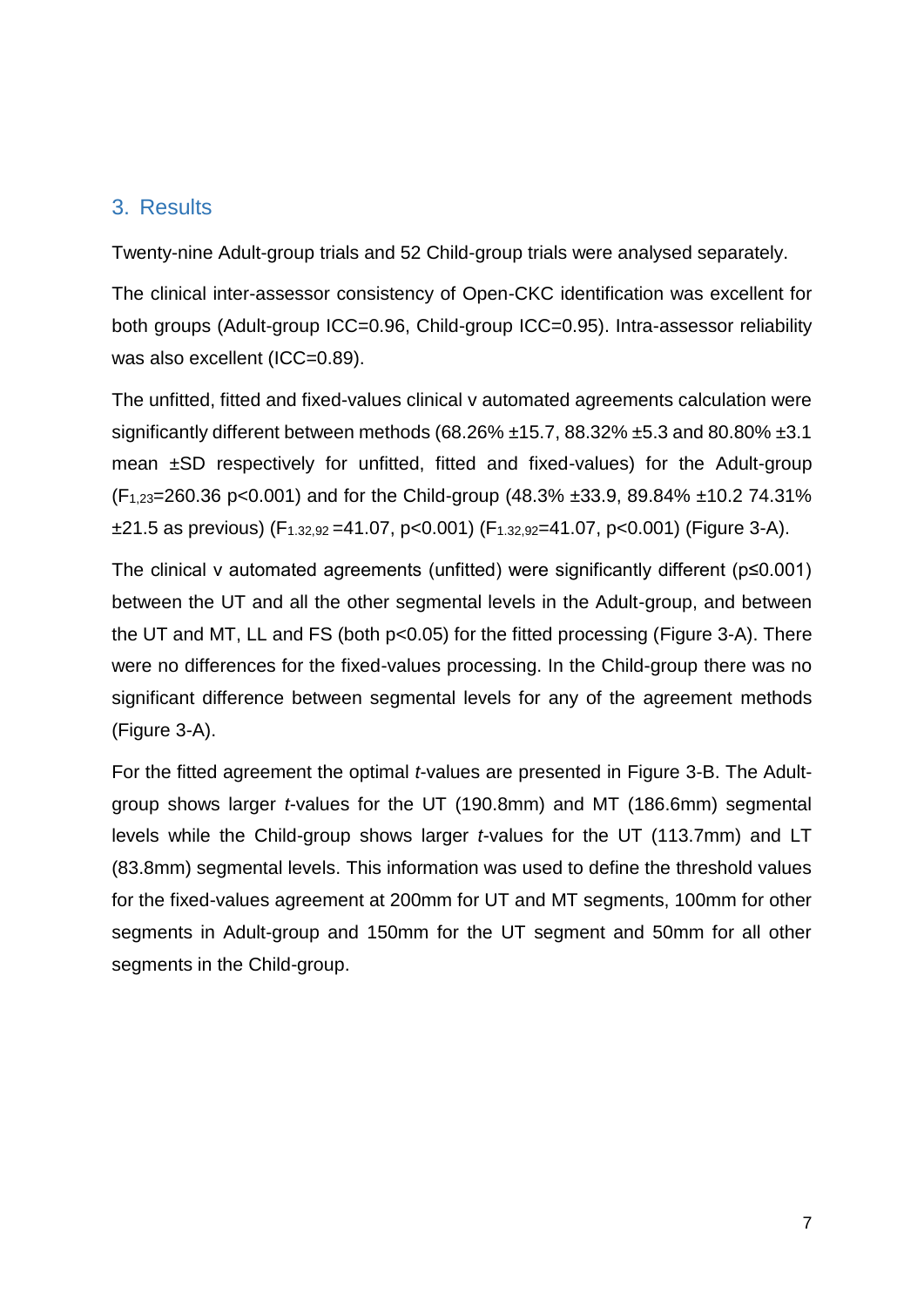#### 4. Discussion

The full classification of a Controlled-Kinetic-Chain (CKC) requires knowledge of both head-trunk alignment and the position of the upper limbs. This study investigated the methods required to translate the clinical classification of the upper limb component of a CKC into an automated objective method suitable for application in a physical therapy practice for example with children who have CP.

An objective automated system should incorporate the subjective rules that are already embodied within the existing clinical practice. It should also be 'clinicallyfriendly' and not disrupt the normal practice routine, it should be 'child-friendly' (i.e. preferably without adhesive markers) and able to collect clean data within a crowded (visual) environment. Finally, an objective system should be simple for clinicians to use. This study has taken the first steps towards a clinically-friendly objective automated measure by: i) making explicit and then testing a precise formulation of the clinical rules; and ii) exploring whether a reduced, minimum set of rules could objectively replicate the clinical classification.

Results showed that the clinician intra- and inter-assessor reliability was excellent with either a frontal view (Adult-group) or an oblique view (Child-group). Humans can extract 3D information from a single camera view and extracting this full 3D information automatically will be technically challenging. Thus, the next step taken in this study was to determine the minimum 3D information that might be required by an automated system.

This study describes two groups of participants. These groups differ so widely that it was inappropriate to consider the Adult-group a 'control-group'; the Adult-group, however, served in the initial development to eliminate the complications associated with compromised motor control.

Results for the unfitted method showed that it was possible to classify Open-CKC v Closed-CKC using only the positions of the participant's hands and elbows in relation to the supported-volume. However, the relatively low percentages of agreement between clinicians and this simple method, particularly at higher levels of support, were a clear indication that this method was not capturing sufficiently what clinicians observe from video.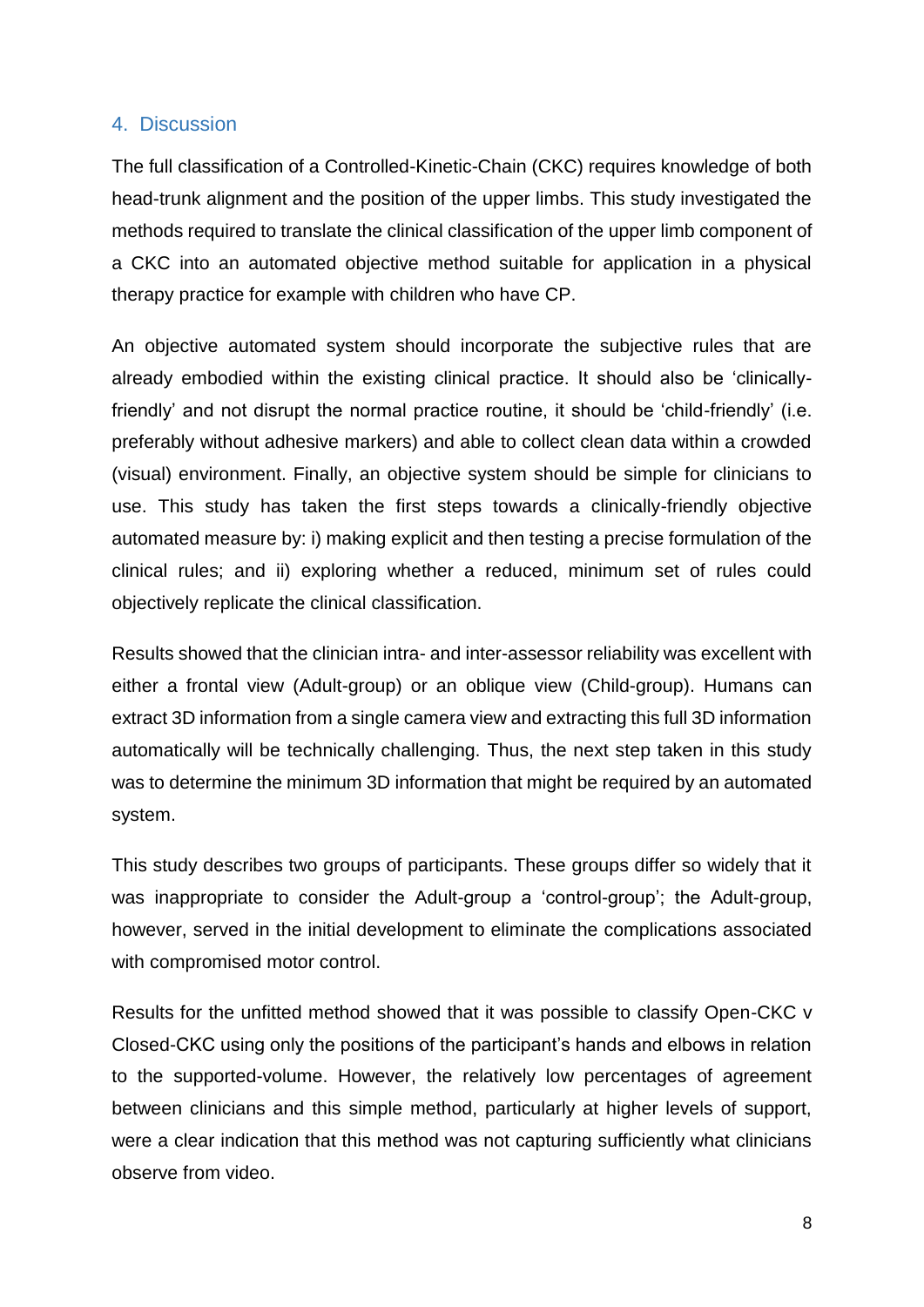Results for the fitted method showed that the agreement with the clinical judgement improved substantially by adding a single adjustable parameter. This parameter (*t*) increased the thickness of the supported-volume, incorporating the supporting hands and ensuring clearance with the participant's body. The *t*-value was adjusted to maximise agreement with the clinical assessment. Furthermore, a larger *t*-value, particularly at higher levels of support (UT and MT), matched better with the clinical assessment. This implies that during a SATCo to test UT segmental level, the clinician's hands providing trunk support also potentially provide external mechanical support to the upper limbs. An Open-CKC is only demonstrated when the upper limbs are clear by a margin of error represented by values required for *t*.

Applying parameter *t* without using clinical assessment was tested in the fixed-values method. Results showed that it was possible (more than 70% agreement), to replicate the clinical judgement using fixed values of *t* that were participant invariant and level of segmental support specific. Using general values in this way implies that the method is fully automated i.e. clinical judgment is not needed to modify the *t*. However, this study used relatively small groups of participants; increasing the number of participants could help to refine the general *t*-values and increase the fixed-values reliability. Furthermore, it remains possible that this automated rule could be improved further using participant specific measurements.

The work developed in the present study used a 3D motion capture system to support the concept. There are, however, several difficulties with this system. A clinician can detail the volume of the upper arm and see its relation to the supporting hands or the participant's body and can distinguish the presence of light touch that results in a Closed-CKC. A clinician can also easily identify external supporting elements from video such as a child's contact with parents' hands. In contrast, the 3D system was based on a simplified model of the upper arms and, even if this model was more complex, it would still be difficult for a 3D motion capture system to identify light touch. Furthermore, external objects can only be recognised by a 3D system if they have reflective markers.

This assessment overall (alignment and CKC status) will measure the head/trunk control demonstrated by a child. It is known that typically developing infants achieve independent sitting between 6 and 8 months of age [9]. The full assessment of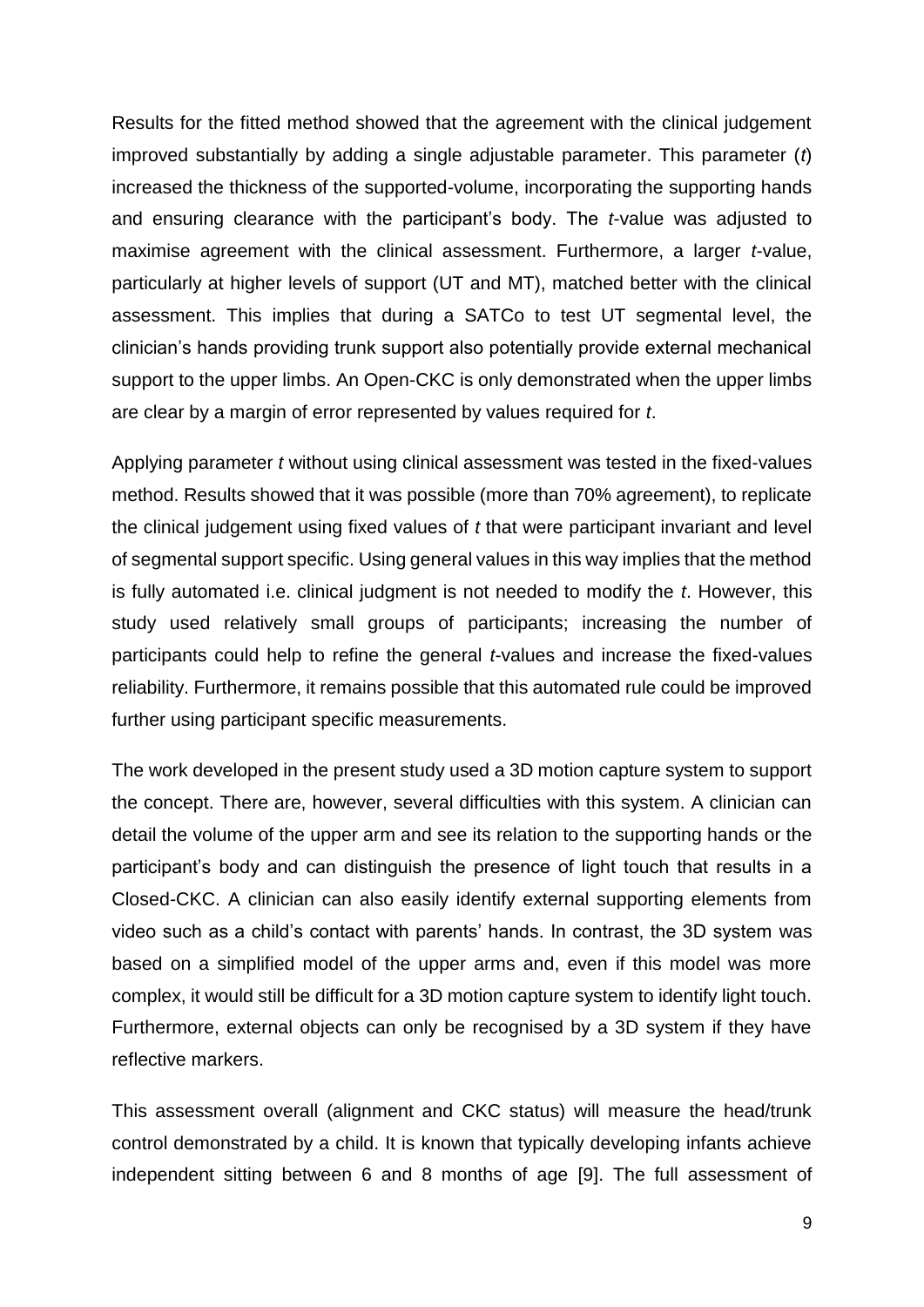alignment and CKC status will allow measurement of this process in typical development and of the emergence of trunk control in children with CP; this may lead to greater understanding of control elements related to immaturity and/or to dysfunction. The children in this study could be showing trunk control that is primarily related to their dysfunction but this cannot be stated definitively at this stage of development of the quantitative and automated tool. Although the position of the hands and arms in relation to independent sitting has been studied before both using video analysis [10] and a 3D motion capture system [11], the analysis was related to symmetrical or asymmetrical reaching and to the qualities of reaching and manipulation. As far as could be determined from the literature, the use of the upper limbs to compensate for poor trunk control in sitting has not been previously studied.

This study has demonstrated that the upper limb component of a CKC can be identified objectively and that it matches with the clinical judgement. The shortcomings of a 3D system have also been identified. These difficulties can be overcome by the development of a video-based system using the factors established in this study to complement clinical assessments in neurodisability such as cerebral palsy.

#### 5. Conclusion

This study addressed the classification of Open-CKC required for the clinical assessment of trunk control status in children with cerebral palsy. Results demonstrated that, if a participant is sitting with an aligned head-trunk, a frontal or oblique camera provides sufficient information for clinicians to make a reliable, objectively supported, clinical analysis of upper limb Open-CKC in children with cerebral palsy. The automated objective method reduced the clinical judgement to measurement of the position of the participant's hands and elbows in relation to a defined supported-volume of the head-trunk using a 3D motion capture system (Vicon). While this simplified objective measure was less robust than the clinical judgment it demonstrates the main rules required to analyse Controlled-Kinetic-Chain status and thus justifies future investment in application of advanced image analysis techniques to enable automatic CKC classification in a clinically-friendly method.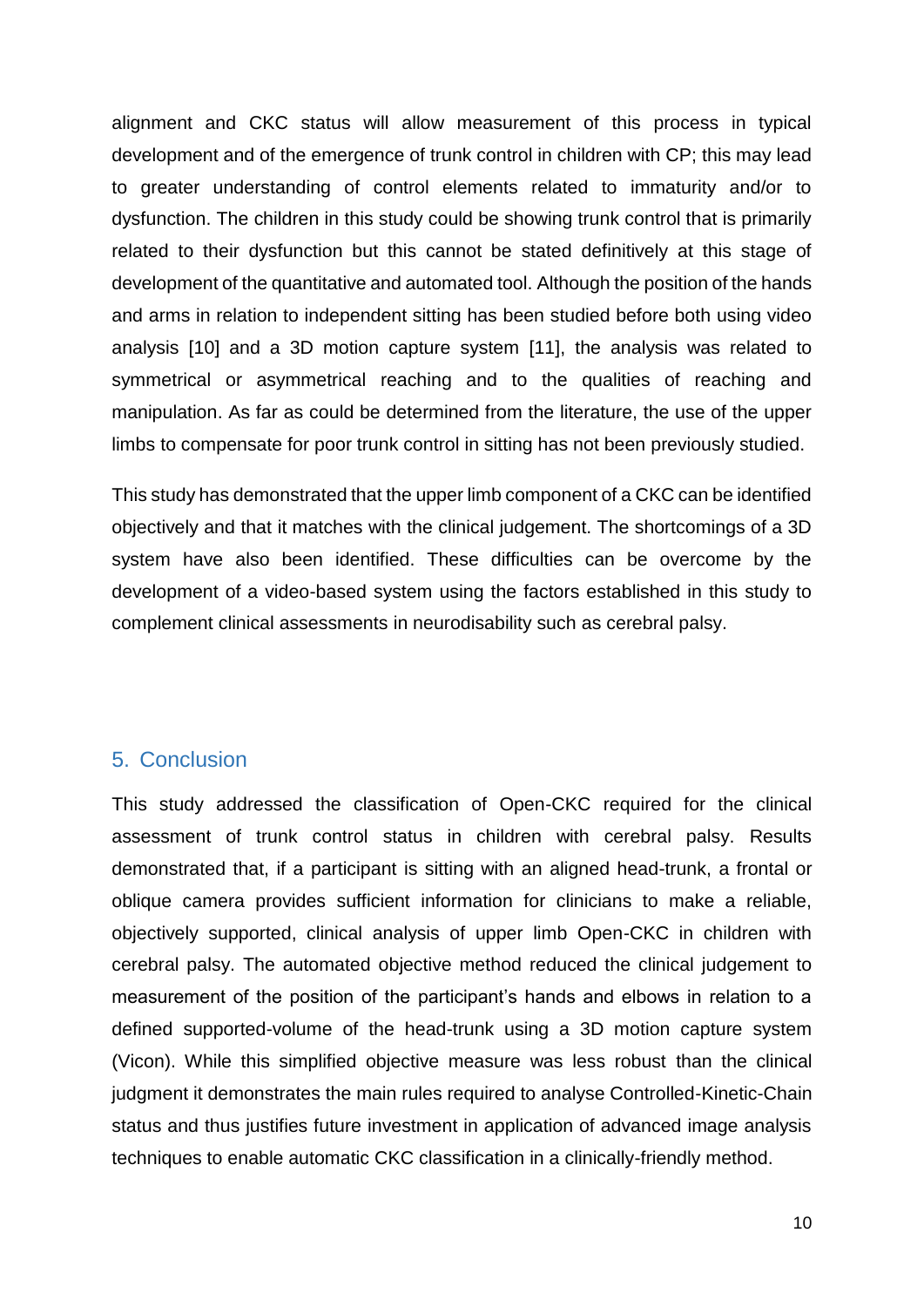# Conflict of interest

None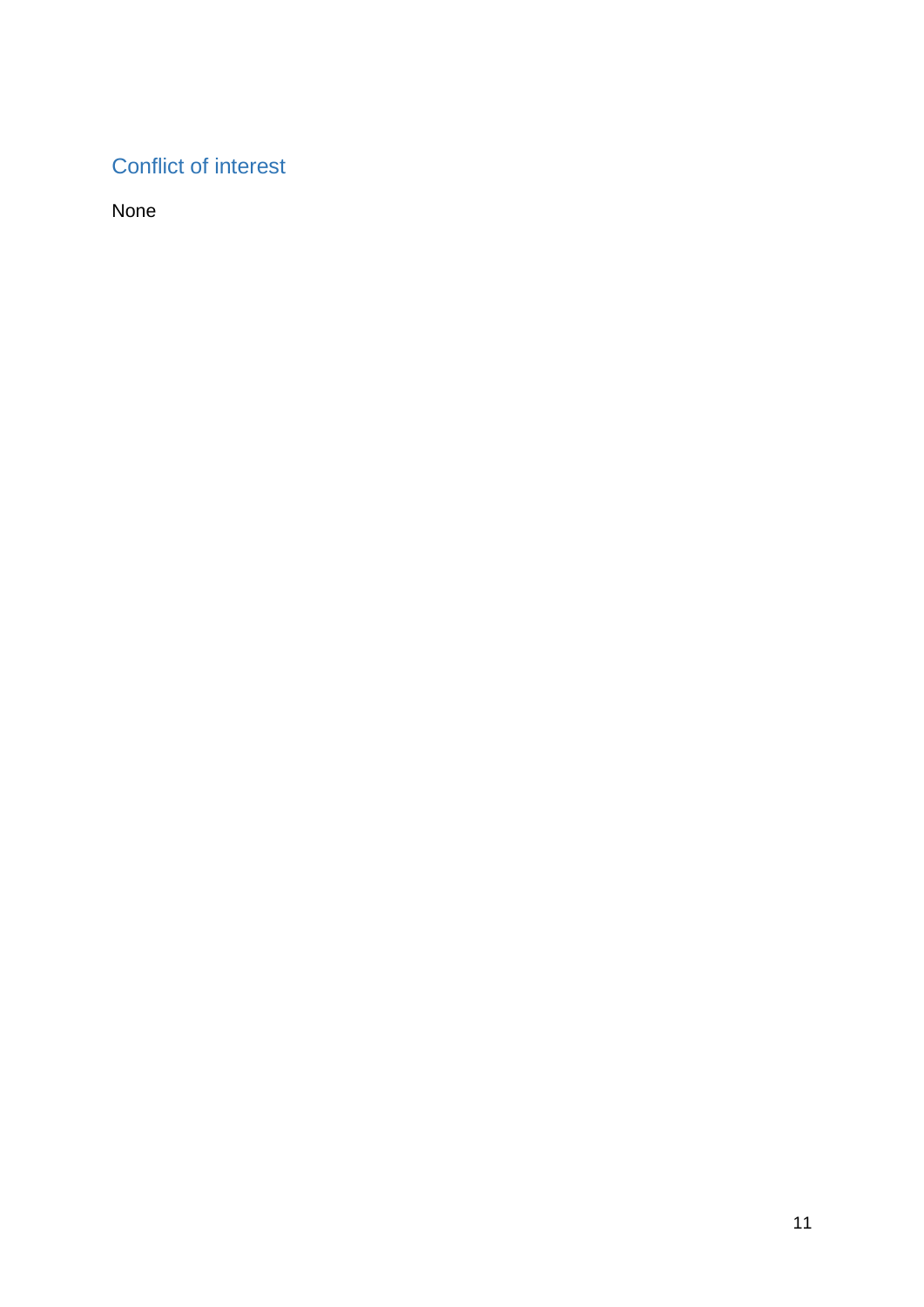# References

[1] Jensen J, van Zandwijk R. Biomechanical aspects of the development of postural control. In: Korff T, De Ste Croix M, editors. Paediatric biomechanics and motor control: theory and application. Abingdon, Oxon: Routledge research in sport and exercise science; 2012. p. 139-59.

[2] Butler P. Major R. The missing link? Therapy issues of open and closed chains. Physiotherapy. 2003;89:465-70.

[3] Butler P, Saavedra SL, Sofranc M, Jarvis S, Woollacott MH. Refinement, reliability, and validity of the Segmental Assessment of Trunk Control. Pediatr Phys Ther. 2010;22:246-57.

[4] Pountney TE, Cheek L, Green E, Mulcahy C, Nelham R. Content and Criterion Validation of the Chailey Levels of Ability. Physiotherapy. 1999;85:410-6.

[5] Russell DJ, Rosenbaum PL, Avery LM, Lane M. Gross motor function measure (GMFM-66 and GMFM-88) user's manual. First ed. London: Mac Keith Press; 2002.

[6] Heyrman L, Molenaers G, Desloovere K, Verheyden G, De Cat J, Monbaliu E, et al. A clinical tool to measure trunk control in children with cerebral palsy: the Trunk Control Measurement Scale. Res Dev Disabil. 2011;32:2624-35.

[7] Reid DT. Sitting Assessment for Children with Neuromotor Dysfunction SACND. San Antonio, Texas: Therapy Skill Builders; 1997.

[8] Sánchez MB, Loram I, Darby J, Holmes P, Butler PB. A video based method to quantify posture of the head and trunk in sitting. Gait Posture. 2017;51:181- 7.

[9] Saavedra SL, van Donkelaar P, Woollacott MH. Learning about gravity: segmental assessment of upright control as infants develop independent sitting. J Neurophysiol. 2012;108:2215-29.

[10] Rochat P. Self-Sitting and Reaching in 5- to 8-Month-Old Infants: The Impact of Posture and Its Development on Early Eye-Hand Coordination. J Mot Behav. 1992;24:210-20.

[11] Nogueira SF, Figueiredo EM, Gonçalves RV, Mancini MC. Relation between hand function and gross motor function in full term infants aged 4 to 8 months. Braz J Phys Ther. 2015;19:52-60.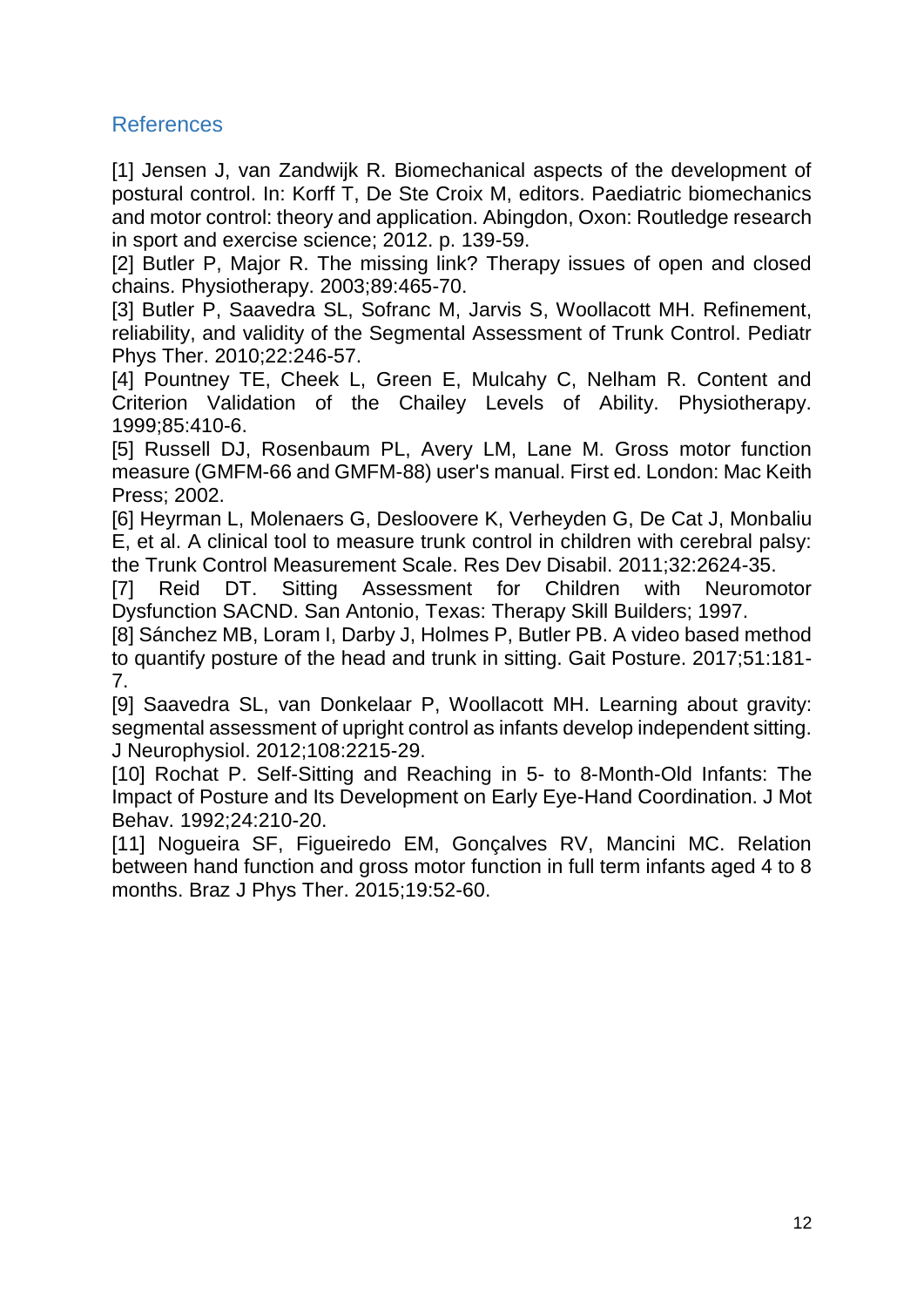

<span id="page-12-0"></span>Figure 1 Marker locations and supported-volume

Dots show Vicon marker locations: forehead, middle of the right clavicle, left and right acromion process of the scapula, lateral condyle of the humerus (elbow), head of the third metacarpal bone, Iliac crest, anterior superior iliac spine and greater trochanter. The red cylinder and plane represent the volume that defined a Closed-CKC. Dashed blue lines show the shortest distances  $(d<sub>1-4</sub>)$  from each of the hands and elbows to the supported-volume surface for this given posture.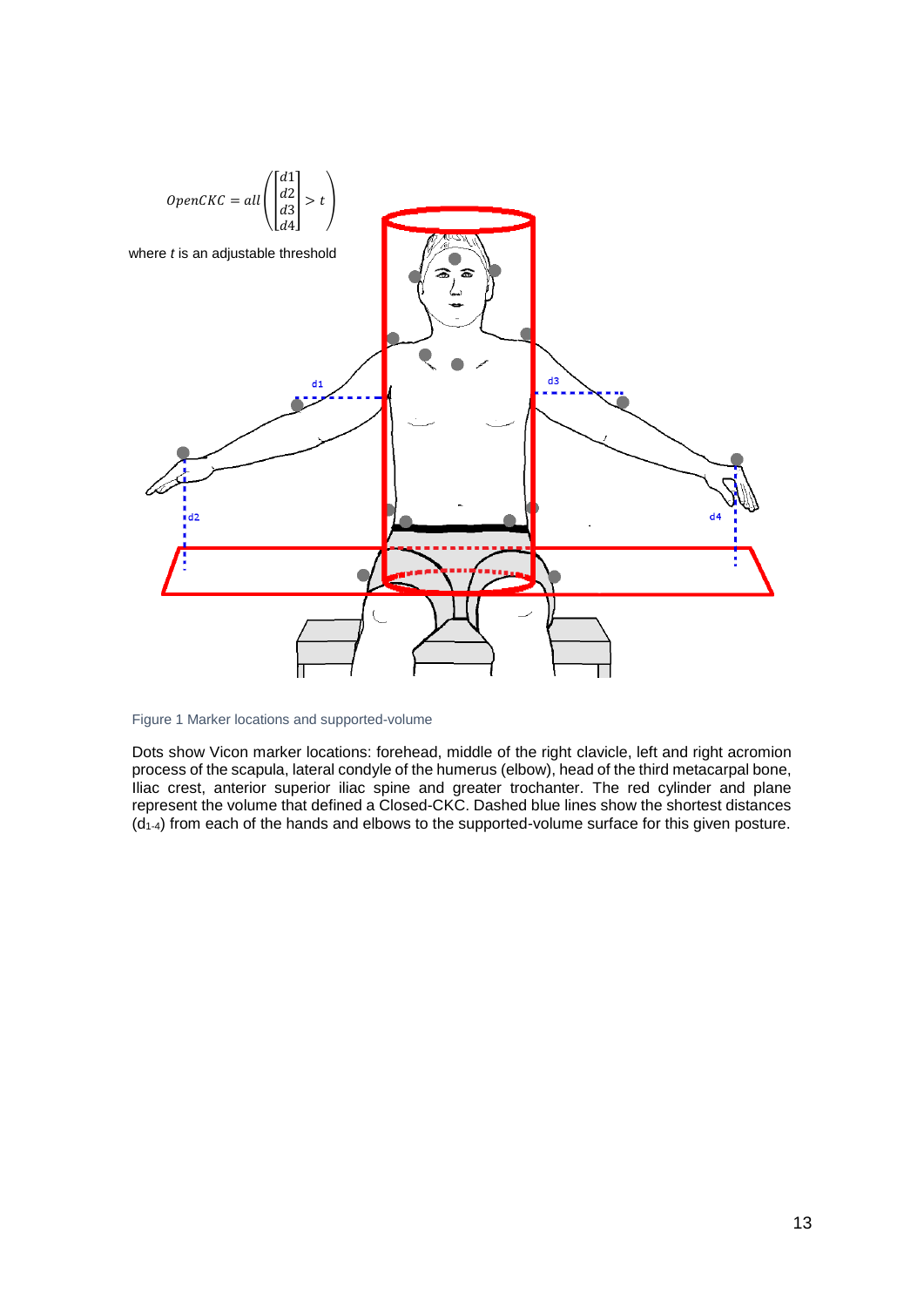

<span id="page-13-0"></span>Figure 2 Representative examples of the automated tracking of the upper limb, classification of Open CKC and calculated agreement over time.

Showing a representative trial example for the Adult-group (panels A,C,E) and Child-group (panels B,D,F). A,B) Automated tracking of the upper limb (left, red line; right, blue line) shows the position of the hands (dash) and elbows (continuous) relative to the supported-volume. The black dotted line shows the t-values used for calculations. C,D) Classification of the Open-CKC for the clinical (blue line) and the automated (dash red line, reduced height for visibility) assessment using the fitted method for the adult and the fixed-values method for the child. E,F) Shows the agreement between clinical and automated classification (92.4% for the adult. 68.5% for the child).